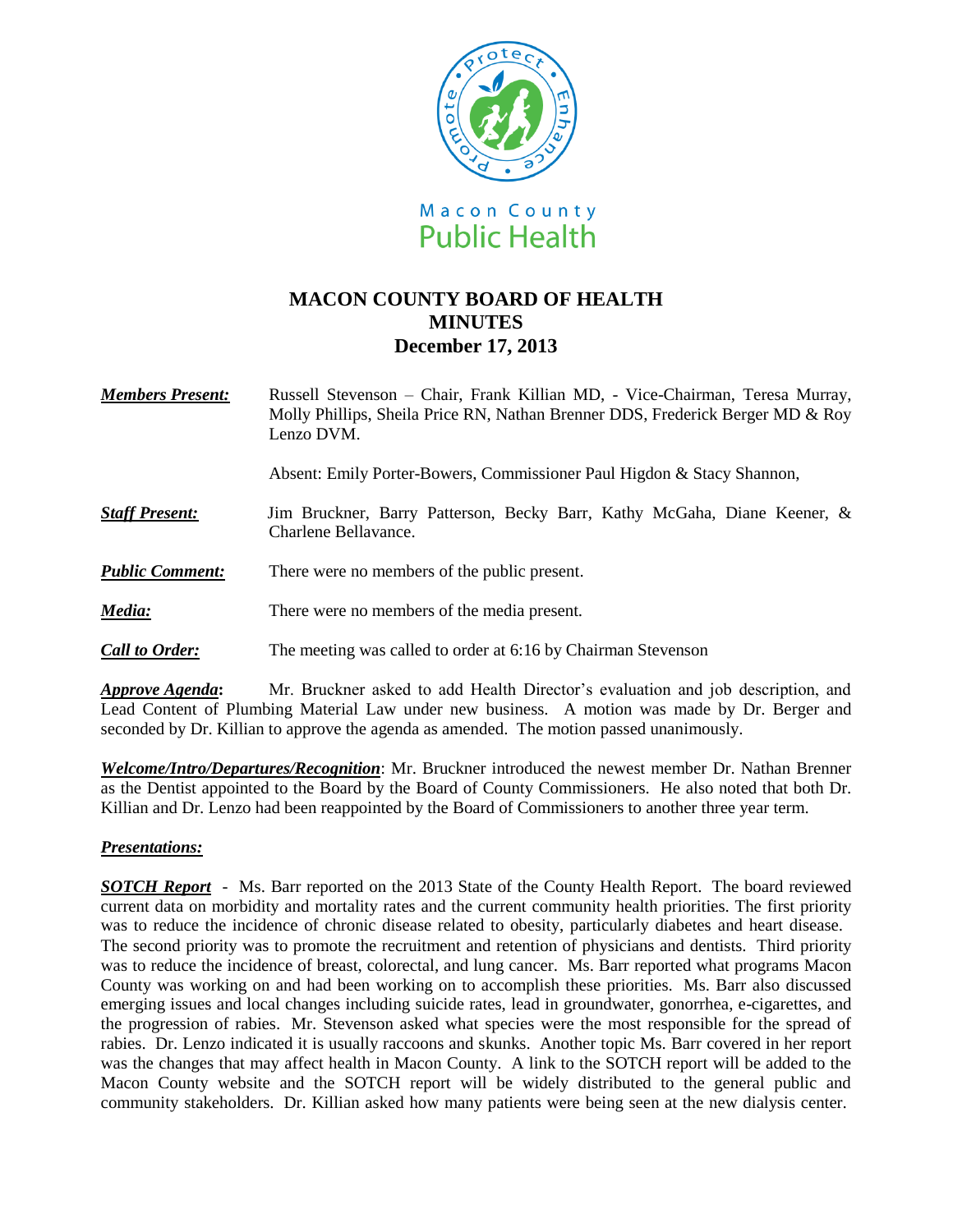Mr. Bruckner told the board members that he would ask someone from the dialysis center to come to a future Board meeting to tell them about the clinic. Ms. Phillips asked if there were statistics regarding how many of the deaths from lung cancer could be determined if they were a smoker or a non-smoker? Ms. Keener indicated that beginning in January of 2014 the death certificates would ask the questions about exposure to tobacco smoke. Dr. Berger mentioned that he understood there would be free radon testing in January but he did not know who was sponsoring this. He indicated he would find out. Mr. Bruckner indicated Barry Patterson would also check into this and let everyone know.

*Approve Minutes of Previous Meetings:* A motion was made by Dr. Killian and seconded by Ms. Price to approve the minutes of October 22, 2013 meeting as presented. The motion passed unanimously. A motion was made by Dr. Killian and seconded by Dr. Berger to approve the minutes of November 19, 2013 meeting as presented. The motion passed unanimously.

### **Old Business:**

*Budget Update:* Mr. Bruckner reported on the status of the agency expenses and revenue for the past quarter. He indicated this would be the new format for the quarterly report to the board. He noted that if any of the board members had any questions regarding the report or the finances of the department they should let him know. There were no questions. Dr. Lenzo asked if Mr. Bruckner would identify any categories as a problem. He indicated not at this time.

*NCTracks:* Ms. Keener indicated that this is our Medicaid reimbursement contractor now. She referred the board members to reports in their packets showing what we have collected so far from Medicaid. In comparison to last year when we were using another Medicaid reimbursement system the progress has been better than most. We do still have claims that Ms. Keener had to rebill due to a physician affiliation error. Her response from the NCTracks help desk has been good and the turn-around time for help requests has improved. Dr. Lenzo asked whether the change to the AFC would directly affect Medicaid. Mr. Bruckner indicated that the Medicaid enrollment numbers have increased significantly.

### **New Business:**

*2014 Meeting Schedule:* Mr. Stevenson referred the members to the handout in their packets. A motion was made by Ms. Phillips and seconded by Dr. Berger to approve the 2014 meeting schedule as presented. The motion passed unanimously.

*Fee Changes:* Ms. Keener referred the members to a handout in their packets. There have been some price decreases due to our Premier pricing contract with LabCorp. We would like to pass these savings on to the public. Also, two new services were recommended, the Japanese Encephalitis Vaccine and MI paste for dental patients. A motion was made by Ms. Price and seconded by Ms. Phillips to accept the fee changes as presented. The motion passed unanimously.

*iMap Project Pilot:* Ms. Barr reported that Macon County Public Health will partner with the NC Center for Public Health Quality and the Center for Healthy NC as a pilot county for Phase II of the Public Health Improvement Map Project (iMap). The goal of iMap is to create a web-based resource to help community health organizations select and implement evidence based population health interventions. Phase II will focus on assisting the pilot counties in improving return on investment in the areas of nutrition, physical activity, or tobacco control. Ms. Barr indicated that they have created a team and will be completing training to use the iMap process. She hopes that this initiative will show how we have improved outcomes on community health priorities through evidence based interventions. The project is on-going through September, 2014.